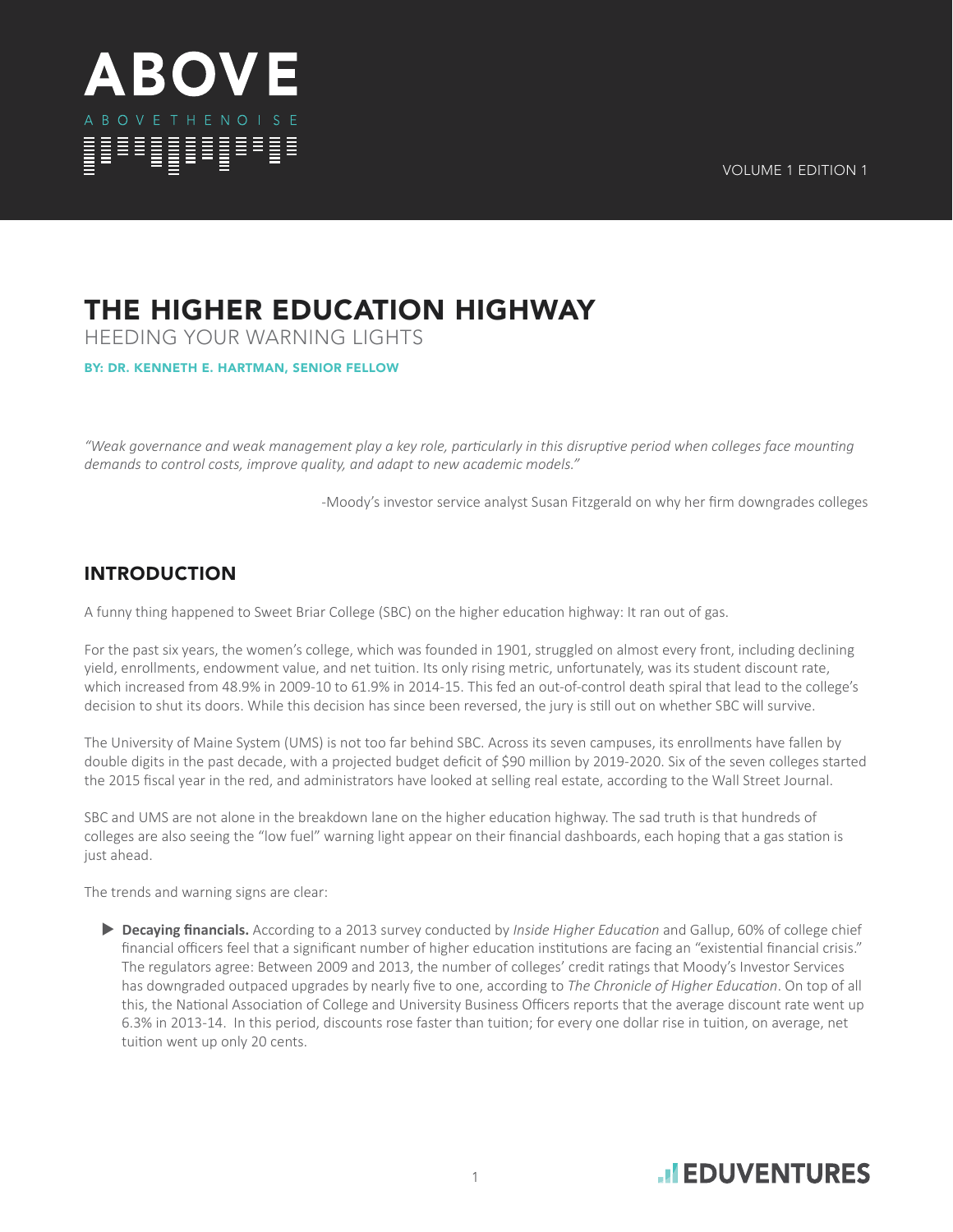# **ABOVE ABOVETHENOISE** HULLU VALLE

- **Enrollments are shrinking.** Enrollment goals are more out of reach than ever before. 46% of admissions directors reported being "very concerned" about meeting their numbers, and another 30% were "moderately concerned." Results from the National Association for College Admissions Counseling's annual survey indicate that, in recent years, nearly one half of all responding institutions did not meet their enrollment goals by the traditional May 1 deadline. As the student population of adult learners remains flat and the number of institutions offering degrees to adult learners continues to rise, colleges are experiencing more competition for these students.
- **A growing number of schools are closing their doors.** The number of private four-year colleges that have closed or been acquired has doubled from about five per year before 2008 to about 10 per year since, according to a 2013 Vanderbilt University study. Today, many private colleges face deep financial uncertainty if they fail to meet their enrollment goals. Higher education is in the midst of a transformation. The question for every stakeholder at every school is what steps you need to take today to ensure that you survive and thrive in the future. Answering this question has to start with an honest assessment of where you are and, more importantly, how you got there.

## WHERE DO YOU STAND?

Below, Eduventures has identified seven key metrics, or "warning lights," that together serve as a valuable dashboard for institutional leaders seeking meaningful indicators. Based on their institution's performance in these categories, leaders can assess which stage of health, or "mile marker" it falls under and, ultimately, identify a defensible path to navigate forward.

### ENROLLMENT TRENDS

"Bringing in your class" is more than just hitting your numbers in any given year. It requires insight into three- to fiveyear trends by major, geography, socioeconomic status, cost per enrollment, and yield from the top to the bottom of your enrollment funnel. Has your degree of selectivity gone up or down, intentionally or unintentionally, over the past five years?

**Key question:** Have you met your (new and total) enrollment goals in each of the past five years?

### RETENTION AND COMPLETION RATES

While no institution can (or should) expect to achieve 100% retention, it should strive for first-year retention rates in excess of 80% to 85%. Institutions with first-year retention rates lower than 60% are doing a disservice to students and trending toward very problematic fiscal uncertainty.

Alongside retention, time to completion is also a major factor for prospective students (to say nothing of state and federal lawmakers), as more time and credits equal higher costs for families. Students must be afforded the right courses at the right time to ensure a four-year completion rate above 60%, a five-year completion rate above 70%, and a six-year completion rate above 80%.

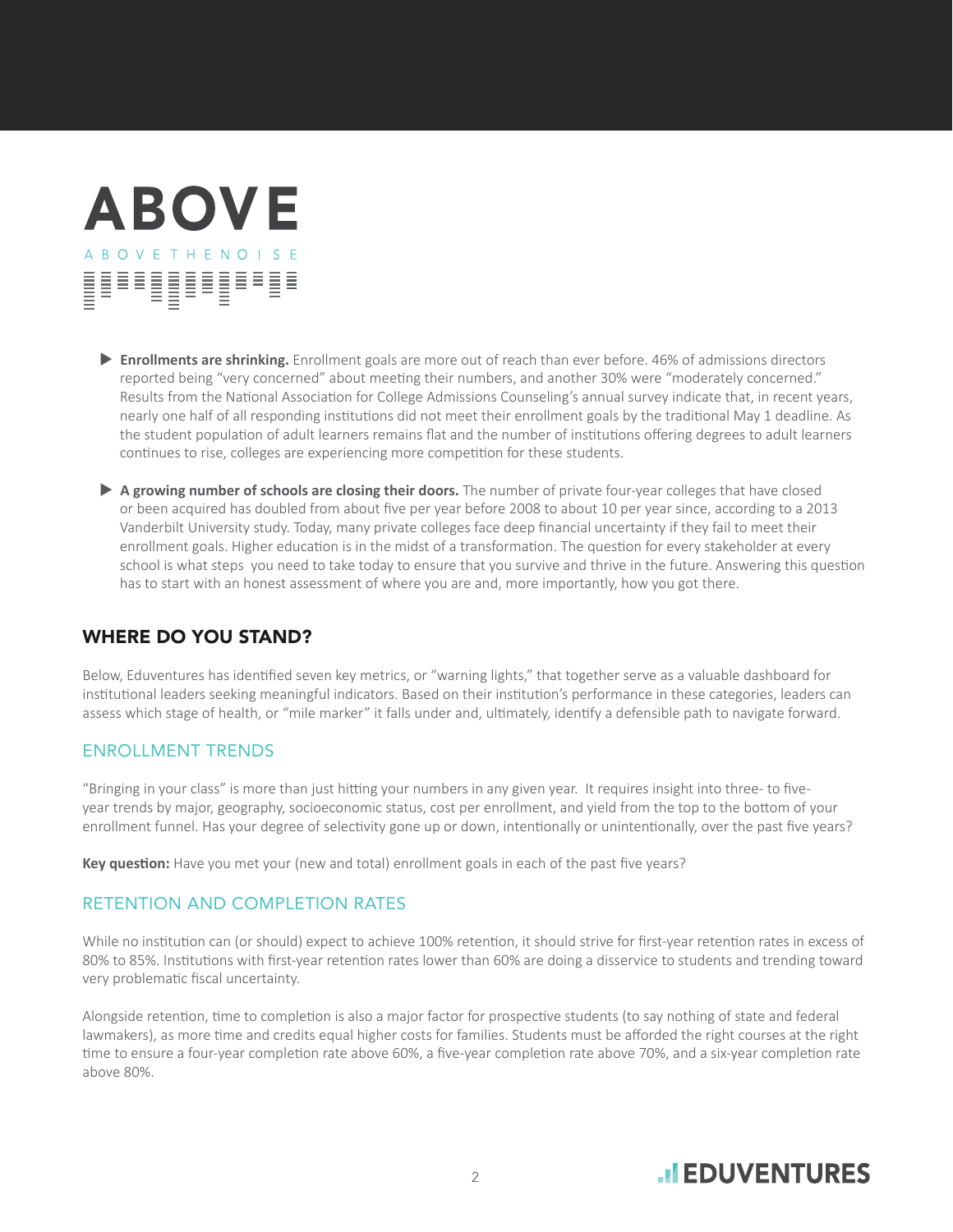# **ABOVE ABOVETHENOISE** HULLU VALLE

While part-time and adult learners are on a different completion timeline, it behooves institutions serving these student populations to strive for a high undergraduate degree completion rate (exceeding 70%) in less than four years of part-time study.

**Key questions:** What is your retention rate for traditional and adult learners? What is your completion rate for traditional and adult learners?

### STUDENT AND FAMILY DEBT

Student loan debt stands at \$1.1 trillion, exceeding total credit card debt in the United States, and nearly 20% of borrowers are in default. The average debt load is now \$28,400 and half of borrowers say their student loans are increasing their risk of defaulting on other bills. Rising student and family debt is bad for borrowers, colleges, and the national economy. Average student debt should be trending downwards, as should institutions' tuition discounts.

The key here is an institution's ability to reduce the average student-loan debt incurred by its graduates. For some high-tuition institutions, the goal should be to fall below the national average. For lower tuition institutions, the goal should be to reduce the total amount of student debt, year over year. For example, Purdue University President Mitchell Daniels promotes the fact that his institution has reduced student loan debt by 18% since 2012, an accomplishment well received by Indiana state policy makers and parents.

**Key questions:** What is your average student debt at graduation? Are you reducing this amount year over year?

#### INSTITUTIONAL FINANCIAL HEALTH

Many factors contribute to an institution's overall financial health, including its debt service and trends related to external funding (public and private), discount rate, and net tuition.

According to Jeff Selingo, debt taken on by colleges has nearly doubled since 2000 to more than \$300 billion. Like students and families, a college can only borrow so much before lenders become scarce and interest rates too high, credit ratings drop, or growing student fees, on top of tuition, become an enrollment liability.

Expenses leading to higher debt include increasing operating costs and depreciation expenses associated with new facilities, deferred maintenance, higher employee healthcare costs (especially retirees), and pension-related obligations. These are all relative factors that require comparison against your peer institutions. Your institution's overall debt as a percentage of its total operating budget is another key metric for measuring its financial health.

Likewise, nearly all states are facing very difficult economic conditions, including an unprecedented amount of debt (\$1.5- \$4 trillion of unfunded pension retirement liabilities) that will continue to force lawmakers to make tough decisions on K-20 appropriations for years to come. Overall, state appropriations for higher education have been decreasing annually for a number of years. For example, educational appropriations per student were down 13.3% nationally between 2009 and 2014,

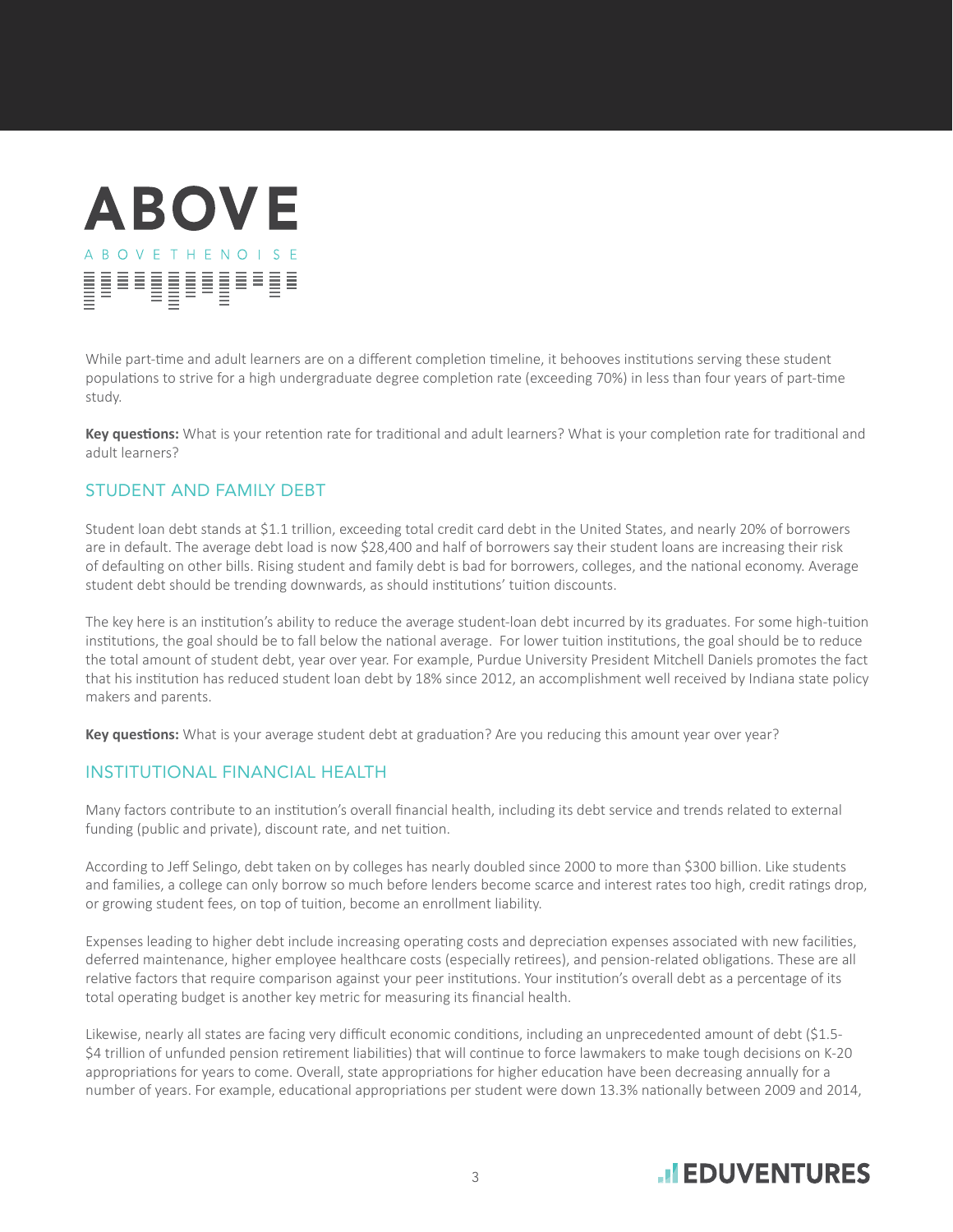# **ABOVE ABOVETHENOISE** <u> |</u>

according to the State Higher Education Executive Officers Association. Compensating for flat to lower appropriations and reduced revenue from private sources (foundations, etc.) will weigh heavily on an institution's ability to maintain a healthy balance sheet and defend its credit rating.

By the same token, net tuition revenue (a key variable for credit rating agencies) should be going up year over year. In its "2015 Outlook–US Higher Education," Moody's projected net tuition growth will be the weakest in more than a decade, at 2% overall for fiscal year 2015, with "a growing number of universities experiencing acute pressure."

Due to external funding reductions, for the first time, students attending four-year colleges and universities now pay half or more of the full institutional cost to provide their education, on average. This represents an 18% to 22% increase at public four-year institutions over the decade. Central to a healthy balance sheet is an institution's ability to increase its net tuition rate, year over year.

Institutions with discount rates greater than 20% are at risk, and those with discount rates greater than 30% are operating an unsustainable model.

Taking all the aforementioned financial factors into account, institutions must seek new and diverse revenue streams to strengthen their cash positions, better manage and monetize their assets, and adequately fund annual capital expenditures in order to maintain financial sustainability in the turbulent and global economic challenges to come in the next three to five years.

**Key questions:** What is institutional debt as a percent of operating budget? What is the trajectory of your discount rate? What is your net tuition? Have you reduced your external funding?

### ENDOWMENT PER STUDENT

About 75% of North American colleges reported putting a higher percentage of their endowments into their 2014 operating budgets than they did in 2013, according to the National Association of College and University Business Officers. A strong stock market, fueled by low short-term interest rates, has resulted in impressive returns in recent years; however, over the past 10 years, college endowment funds have seen an average return of 7.1%, which is slightly below the average long-term growth targets most universities need to meet.

Naturally, the goal is to grow your endowment (particularly unrestricted funds) through a realistic development strategy while lowering the percentage removed to cover your annual operating expenses. The key here is an institution's ability to grow its endowment per student, year over year. For some high-tuition institutions, the goal should be to exceed the national average per student for private institutions (\$72,000) or for public institutions (\$7500).

**Key questions:** What is your endowment per student? Has your endowment per student gone up each of the past five years?

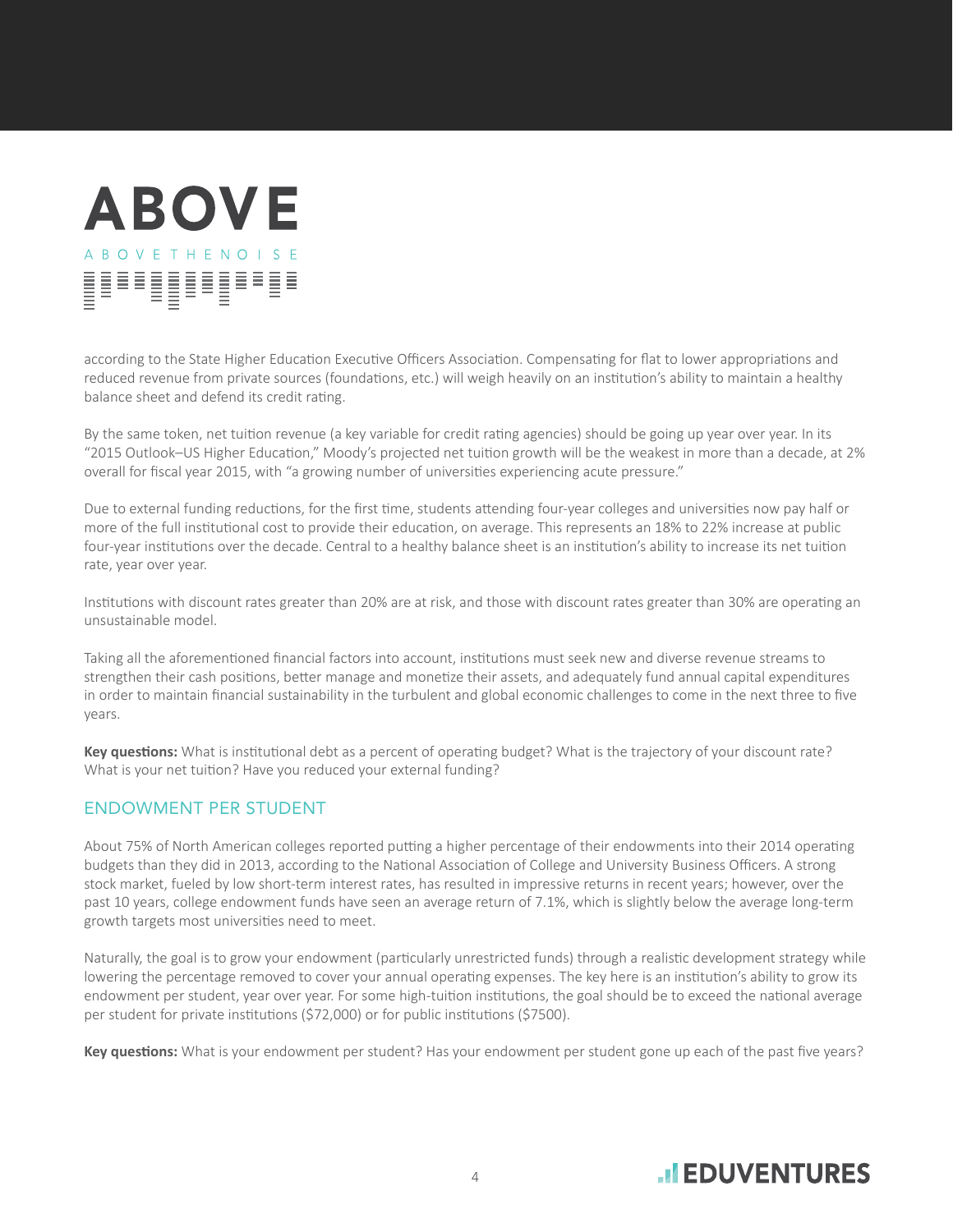

## PERCEIVED VALUE

Perceived value is by far the most complex, most arbitrary, most subjective, and yet perhaps most important variable to the long-term health of an institution. While the top 150-200 colleges have strong enough brands to carry them through the tough economic times ahead, the vast majority of institutions must address the perceived value of each degree program among prospective students, parents, employers, and graduate programs.

Criteria include but are not limited to: college rankings, the quality of the faculty, the condition of the physical plant, graduate job placement rates (related to major), alumni earnings, innovative curriculum, and multiple speed-to-degree options.

**Key question:** What is your perceived value as an institution, as assessed by prospective students and their parents, faculty and staff, school counselors, and employers?

| <b>WARNING LIGHTS</b>                                                                                              | <b>GREEN (3 POINTS)</b>                     | YELLOW (2 POINTS)                                | RED (1 POINT)                                        | <b>SCORE</b> |
|--------------------------------------------------------------------------------------------------------------------|---------------------------------------------|--------------------------------------------------|------------------------------------------------------|--------------|
| <b>ENROLLMENT TRENDS</b><br>(past five years)                                                                      | Meeting enrollment goals<br>is not an issue | Struggle to meet<br>enrollment goals each year   | Enrollment goals not met<br>past three to five years |              |
| <b>RETENTION &amp;</b><br><b>COMPLETION RATES</b>                                                                  | $>80\%$<br>>75%                             | 50%-80%<br>50%-75%                               | < 50%<br>< 50%                                       |              |
| <b>STUDENT DEBT</b><br>Reduction Rate<br>Average Total                                                             | $>20\%$<br>$<$ \$20,000                     | 10%-20%<br>\$20,000-\$30,000                     | <10%<br>>\$30,000                                    |              |
| <b>FINANCIAL HEALTH</b><br>Institutional Debt<br>Discount Rate<br>Net Tuition<br><b>External Funding Reduction</b> | Decreasing<br>$<20\%$<br>Increasing<br>5%   | Flat<br>20%-40%<br>Flat<br>5%-8%                 | Increasing<br>$>40\%$<br>Decreasing<br>$>8\%$        |              |
| ENDOWMENT PER STUDENT<br>Private Institutions<br>Public Institutions<br>Growth Trend                               | $>$ \$200,000<br>$>$ \$25,000<br>>15%       | \$50,000-\$200,000<br>\$7,500-\$25,000<br>8%-15% | $<$ \$50,000<br>$<$ \$7,500<br>$<8\%$                |              |
| PERCEIVED VALUE                                                                                                    | High                                        | Moderate                                         | Low                                                  |              |
| <b>TOTAL SCORE</b>                                                                                                 |                                             |                                                  |                                                      |              |

#### **Figure 2.** The higher education highway scorecard

NOTE: For categories with several metrics, score each metric separately and record the average in the "score" column. Calculate institutional debt as a percent of the total institutional operating budget.

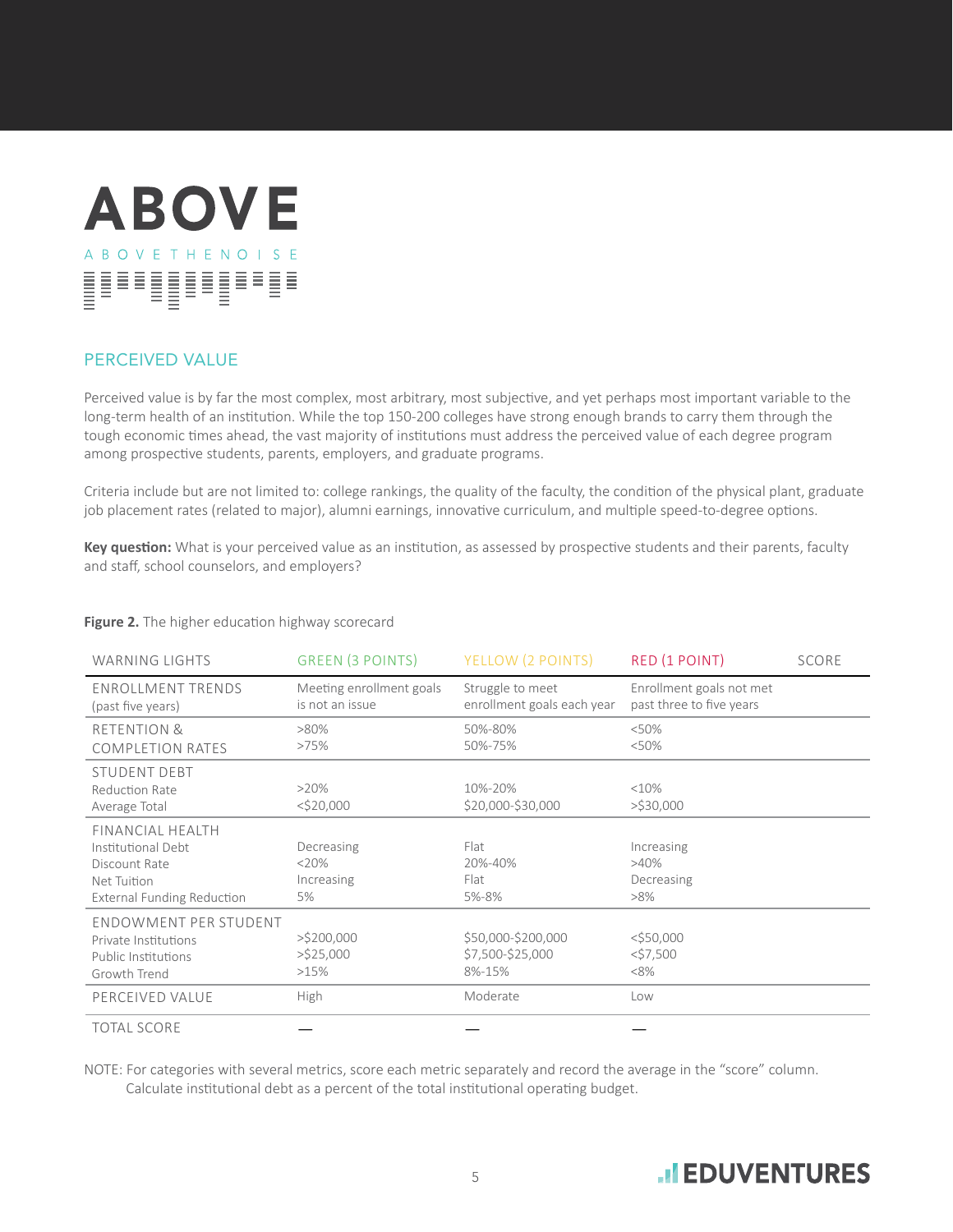

## INTERPRET YOUR SCORE

#### MILE MARKER 1: FULL TANK INSTITUTIONS (16-18 POINTS) – WELL ENDOWED/ENROLLMENT IS NOT AN ISSUE

Less than 100 schools have endowments that exceed \$1 billion. These are the highest rated national universities and liberal arts colleges. We do believe that these schools need to pay attention to the transformation that is happening in higher education and make sure to stay on the technology learning curve while being careful not to preserve unsustainable practices. Nonetheless, they have the capital and the reputations to continue to thrive well into the foreseeable future. Their biggest risk is complacency.

#### MILE MARKER 2: THREE-QUARTER TANK INSTITUTIONS (15-17 POINTS) – SECURE

Enrollment-driven schools that are highly desirable are therefore secure in attracting and retaining the necessary number of students to be financially secure. However, an institution's overall perceived value or brand will not cover under-performing degree programs. Individual academic programs will need to stand on their own merit or risk dragging the entire institution to a lower stage and higher mile marker.

#### MILE MARKER 3: HALF TANK INSTITUTIONS (12-14 POINTS) – ON-THE-EDGE

These institutions are missing enrollment goals and struggling financially, but are not yet in a full blown crisis. They have the ability to streamline operations in order to develop sustainable operating models. For these institutions, degree program differentiation is paramount and price matters. Each and every academic program must be aligned with the competencies that students and employers desire. Outdated curriculum and administrative inefficiencies are major liabilities and must be addressed.

## MILE MARKER 4: QUARTER TANK INSTITUTIONS (9-11 POINTS) – NOT ORGANICALLY SUSTAINABLE

It is too late to simply streamline operations. Declining enrollments and escalating costs are putting viability in question. A reasonable option is to seek third-party partnerships that allow institutions to differentiate themselves in the market.

## MILE MARKER 5: RUNNING ON FUMES (6-9 POINTS) – SURVIVAL IS IN QUESTION

Streamlining operations and strategic partnerships cannot happen fast enough. A significant infusion of capital will be required to maintain payroll, as regional accreditation and bond rating agencies will question the financial stability of these institutions.